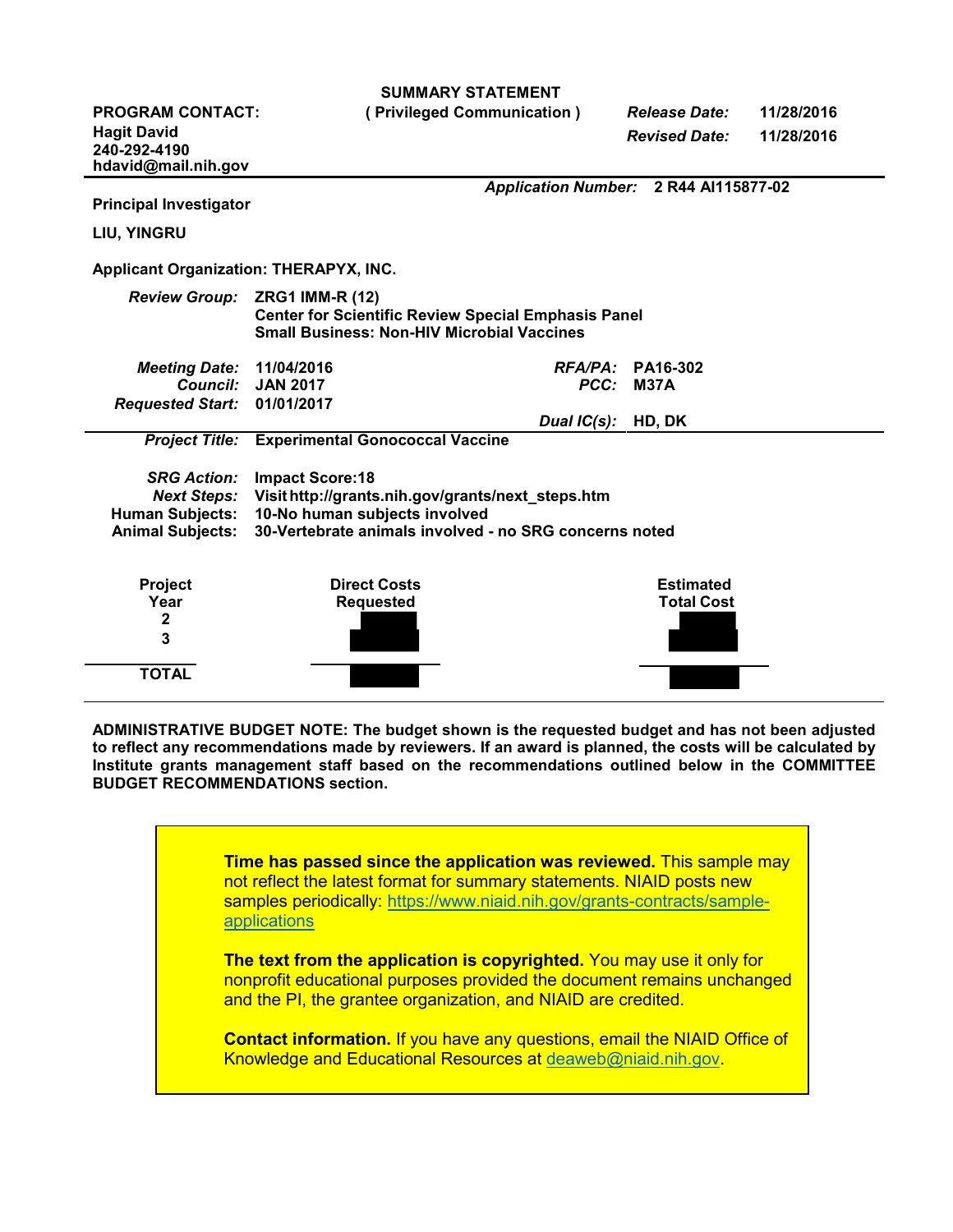#### **2R44AI115877-02 LIU, YINGRU**

#### **REVISED 11/28/16**

#### **ADMINISTRATIVE NOTE**

**RESUME AND SUMMARY OF DISCUSSION:** This well-written Phase II SBIR, working to create a novel nanoparticle vaccine combining IL-12 and the outer membrane vesicles from *Neisseria gonorrhoeae,* is an extension of a previously funded and successful Phase 1 application. The panel noted that Gonorrhea is the second-most-frequent, notifiable infectious disease in the United States, and that, if successful, the availability of an effective vaccine could have a significant impact on public health. Reviewers initially expressed an outstanding level of enthusiasm for this application with agreement that the premise was sound, the topic to be addressed is significant, that the outstanding team of investigators has the depth and breadth of experience necessary to carry out the work, that the innovative approach was sufficiently rigorous and was based on standard methods, and that the research environment was exceptionally well suited to support the project. In addition, the commercialization plan was noted to be well developed and sex as a biological variable was appropriately addressed. Minor concerns were expressed that centered on the issues of potential reactogenicity with the prolonged release of IL-12 and the potential for important lipoproteins during the detergent processing of the outer membrane vesicles. However, at the conclusion of the discussion, enthusiasm for the many strengths of the application was not dampened by the potential weaknesses described within the approach and as a consequence, the final potential overall impact of the application remained outstanding.

**DESCRIPTION (provided by applicant):** Genital tract infection with *Neisseria gonorrhoeae*  (gonorrhea) does not induce a state of specific protective immunity and it can be acquired repeatedly. Despite public health measures, the disease persists at an unacceptably high frequency; there is no vaccine against it, and resistance even to the latest generations of antibiotics continues to emerge. Recent findings have revealed that *N. gonorrhoeae* subverts the immune system for its own benefit by eliciting innate responses that it can survive and by suppressing specific adaptive responses that would eliminate it. However, this induced immunosuppression can be reversed by treatments that effectively redirect the immune response against *N. gonorrhoeae*. Proof-of-principle has been established for a novel strategy of prophylaxis against genital gonococcal infection using a mouse model that is accepted as the only currently available animal model. The current vaccine prototype, GvaX12® (a combinatorial formulation of our proprietary sustained-release nanoparticulate interleukin-12 and gonococcal outer membrane vesicles) induces anti-gonococcal T-cell and antibody responses, and generates protection against homologous and heterologous strains for up to 6 months. In this Phase II application, we will define, optimize, and validate a vaccination regimen including route, aiming for intranasal administration. We will determine the basis of cross-protection against diverse strains of naturally occurring *N. gonorrhoeae*, and begin preliminary pharmacokinetics and toxicology studies in preparation for subsequent toxicological testing in nonhuman primates. Along with the preclinical data, toxicology results and future plans will be incorporated into a briefing package that will be submitted to the FDA in a request for a Type C Meeting.

**PUBLIC HEALTH RELEVANCE:** Gonorrhea is the second-most-frequent, notifiable infectious disease in the United States; the Centers for Disease Control report ~350,000 cases annually, and world-wide incidence is estimated at 78 million new infections per year. No vaccine is available and the emergence of multiple-drug-resistant strains now raises serious and urgent concerns over future treatment options.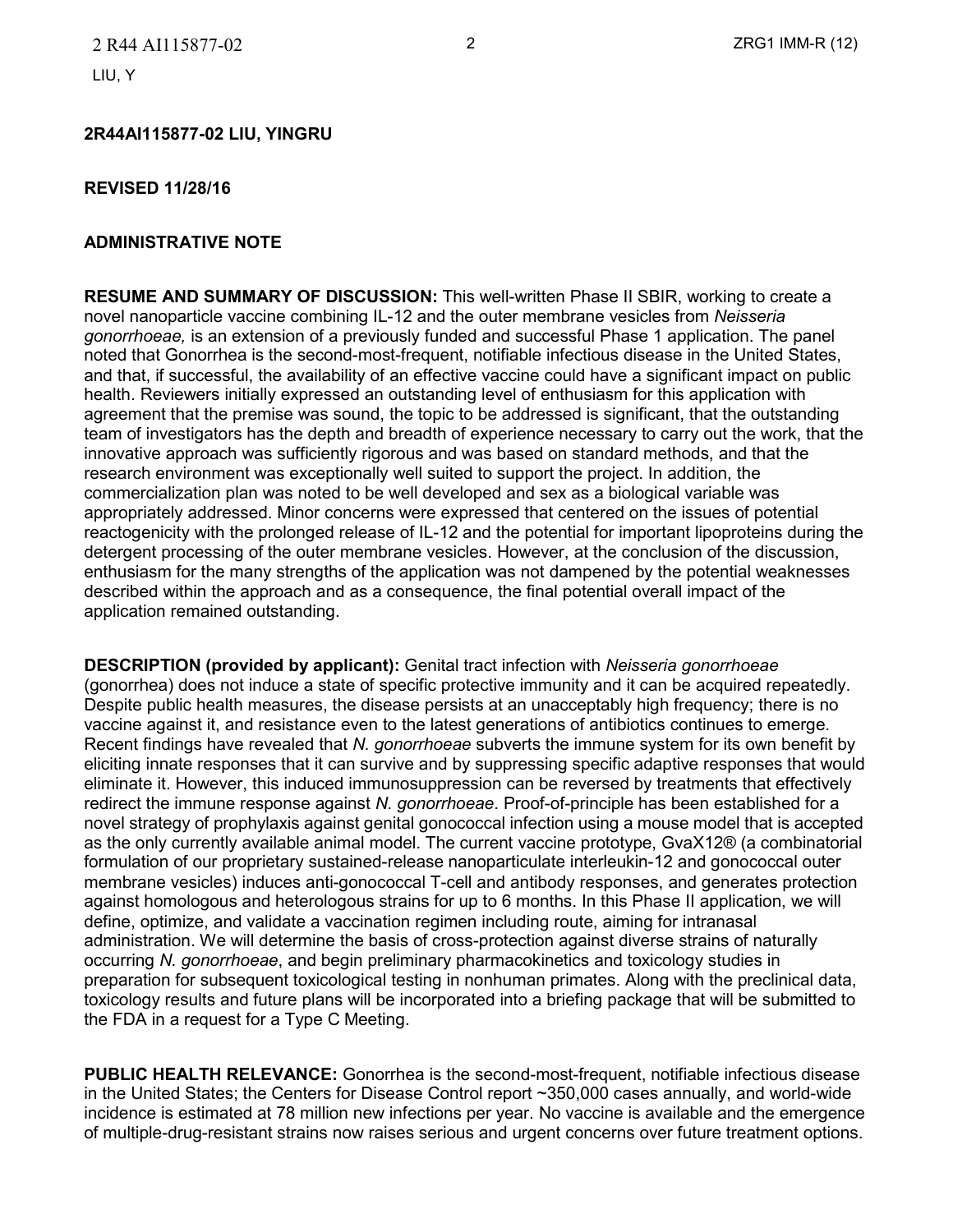This proposal seeks to develop a novel strategy for prophylactic vaccination against gonorrhea by directing the immune response to generate lasting protective immunity.

# **CRITIQUE 1:**

Significance: 1 Investigator(s): 1 Innovation: 1 Approach: 2 Environment: 2

**Overall Impact:** This is an excellent proposal to continue to develop a novel prophylactic vaccine against *Neisseria gonorrhoeae* infections, in which a nanoparticulate delivery system is exploited for codelivery of both gonococcal outer membrane vesicles as well as IL-12; this novel delivery technology is designed to disrupt the normal survival strategies of the pathogen and trigger a protective immune response. The current proposal builds on remarkable data generated from a previous Phase I application, in which, not only is the 1<sup>st</sup>-generation vaccine conceived and successfully implemented, but the exploration of immune mechanisms involved is exemplary. The current Phase II application is well considered, superbly presented, and logically follows from Phase I progress. The only reservation with the current proposal involves potential back-up strategies for detergent-extracted OMVs; if detergent extraction also removes critical protective lipoproteins, then increasing the number of doses given to correct for any drop in protective immunity may not adequately address this issue; perhaps consideration of genetically engineered LPS-modifications should be considered.

# **1. Significance:**

#### **Strengths**

- *Neisseria gonorrhoeae* poses a significant threat to public health, and the problems with rapidly emerging strains that are becoming resistant to most (or potentially all) classes of antibiotics is of particular concern.
- The fact that infection with *Neisseria gonorrhoeae* offers no protection against re-infection has long complicated the search for an effective vaccine because no correlates of protection were available to guide vaccine development.
- The scientific premise of this proposal is excellent, and is based on ground-breaking work first conducted by this group in which IL-12 was found to shift both innate and adaptive immunity in favor of the host rather than the pathogen. The current proposal will expand upon this key observation, refining the mucosal delivery route and formulation of their candidate vaccineand conducting initial safety studies, in preparation for pre-IND meetings with the FDA.

#### **Weaknesses**

• None noted.

# **2. Investigator(s):**

#### **Strengths**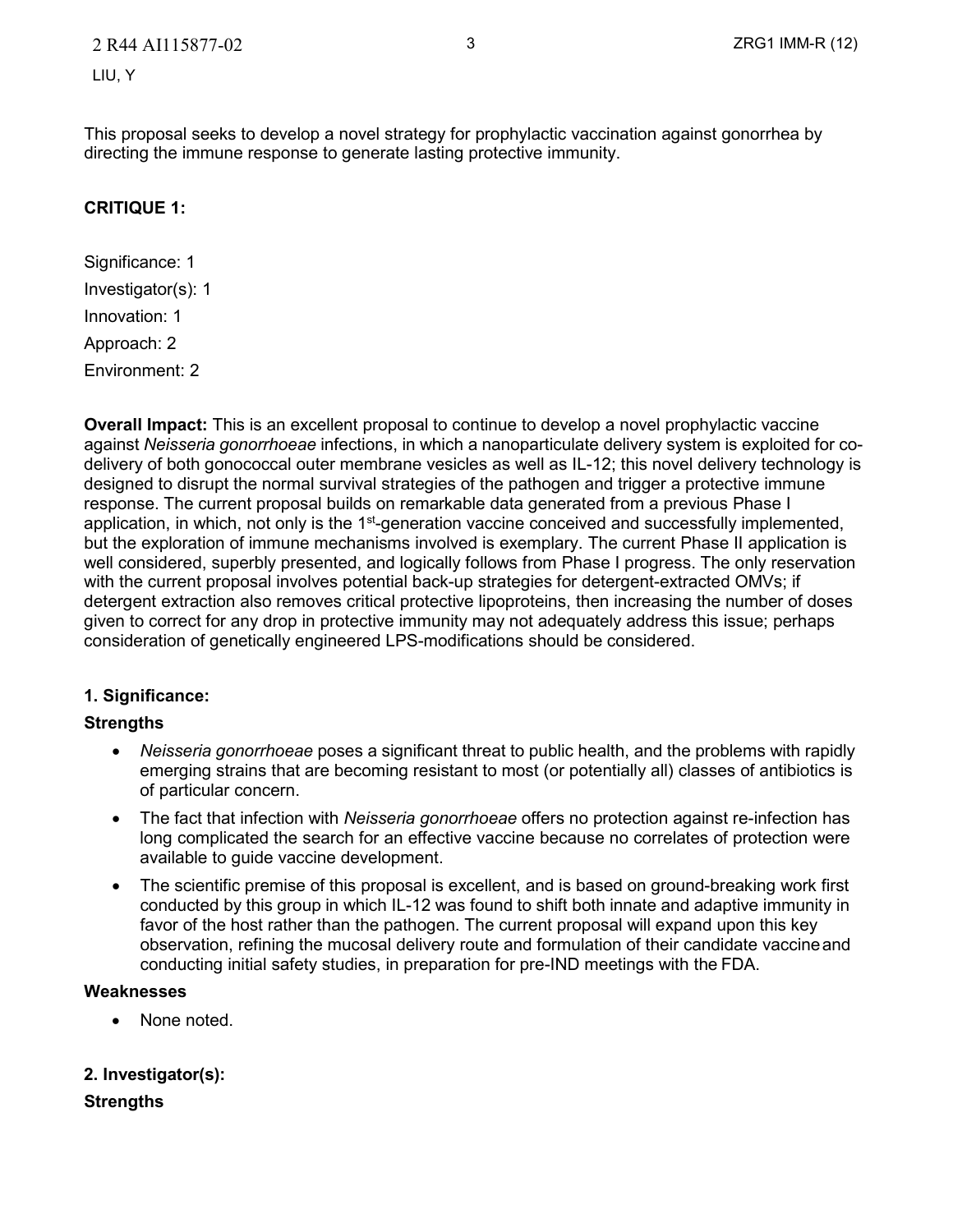• This group is among the leaders in this field of research, having discovered the ability of IL-12 to increase the ability of the immune system to target *N. gonorrhoeae* during a primary infection and elicit protective immunity.

#### **Weaknesses**

• None noted.

#### **3. Innovation:**

# **Strengths**

• The discovery that IL-12 can effectively turn a primary infection with *N. gonorrhoeae* into a "vaccine" is remarkable. Logically extending this observation to co-delivery of OMVs alongwith IL-12 to develop a prophylactic vaccine is excellent.

#### **Weaknesses**

• None noted

# **4. Approach:**

#### **Strengths**

- Attempting to move from intra-vaginal mucosal administration to intranasal mucosal administration of GvaX12 is not only appropriate from a vaccine-compliance standpoint, but also introduces the possibility of male vaccination in the future.
- The animal model available for the proposed work is very well defined, and was used to great effect in Phase I.
- The caveats with intranasal versus intra-vaginal routes of immunization are well appreciated by this team.
- The scientific rigor of this proposal is excellent. Sections discussing outcomes, potential difficulties, etc presented in this application are among the best this reviewer has seen in SBIR applications. They are serious and not perfunctory explorations of potential problems with proposed experiments.
- Determination of cross-protection with clinical isolates of *N. gonorrhoeae* is excellent. The proposed screening methodology prior to efficacy testing is well-conceived.
- Proposed pre-clinical safety testing in gestating rats is excellent.
- Extensive familiarity with the process of pre-IND meetings with the FDA is evident.
- Excellent treatment of sex as a variable. The authors correctly point out that no challengemodel of gonococcal infection is currently available for male mice.

#### **Weaknesses**

• Back-up plans for Task 1C, evaluating deOMVs could fail. If detergent extraction removes critical protective lipoproteins from the preparations, it unlikely that increasing the number of doses given will adequately restore/improve immunogenicity versus conventional preparations. To reduce any unwanted reactogenicity associated with LPS in the OMVs, it may be advisable to look into genetic strategies in which LPS can be deacylated, such as with PagL. Given the ability of OMVs to cross-protect, such a strategy with a given strain of *N. gonorrhoeae* may yield OMVs with optimum homologous protective efficacy that are still able to protect against heterologous strains. As pointed out by the authors, success here will greatly increase the chances of success in the pre-clinical safety studies planned in Aim 2.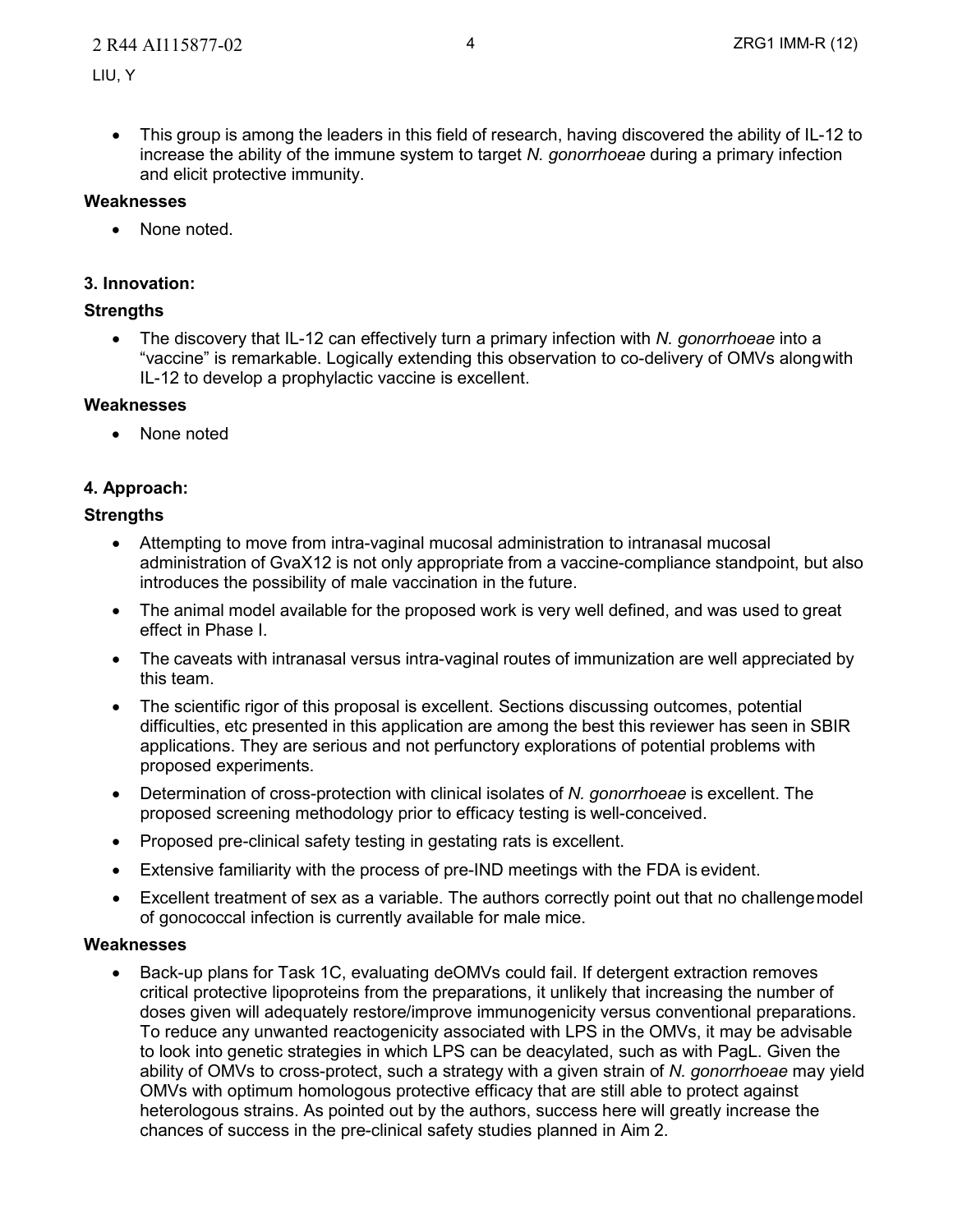#### 2 R44 AI115877-02 5 ZRG1 IMM-R (12)

• In the Table 1 study design of Aim 2, why is Group 3 receiving IL-12 IV? Wouldn't this be expected to be toxic? Why not give GvaX12 intravenously instead?

#### **5. Environment:**

#### **Strengths**

• Excellent environment to successfully complete the proposed work scope.

#### **Weaknesses**

• None noted

# **Phase II (Type 2 R42 and Type 2 R44 applications):**

Acceptable

• Well-conceived and presented Phase II proposal that builds upon an excellent set of data generated from Phase I studies.

# **Protections for Human Subjects:**

Data and Safety Monitoring Plan (Applicable for Clinical Trials Only):

Not Applicable (No Clinical Trials)

# **Vertebrate Animals:**

Acceptable

• Power calculations for of group sizes should be better defined however.

#### **Biohazards:**

Acceptable

#### **Resource Sharing Plans:**

Unacceptable

• No plans presented.

# **Authentication of Key Biological and/or Chemical Resources:**

Unacceptable

• No verification of key strains or integrity of IL-12 presented. No analysis of specific compositions to verify/establish reagent identities presented.

#### **Budget and Period of Support:**

• Recommend as requested. Completely appropriate for a two year project of this scale.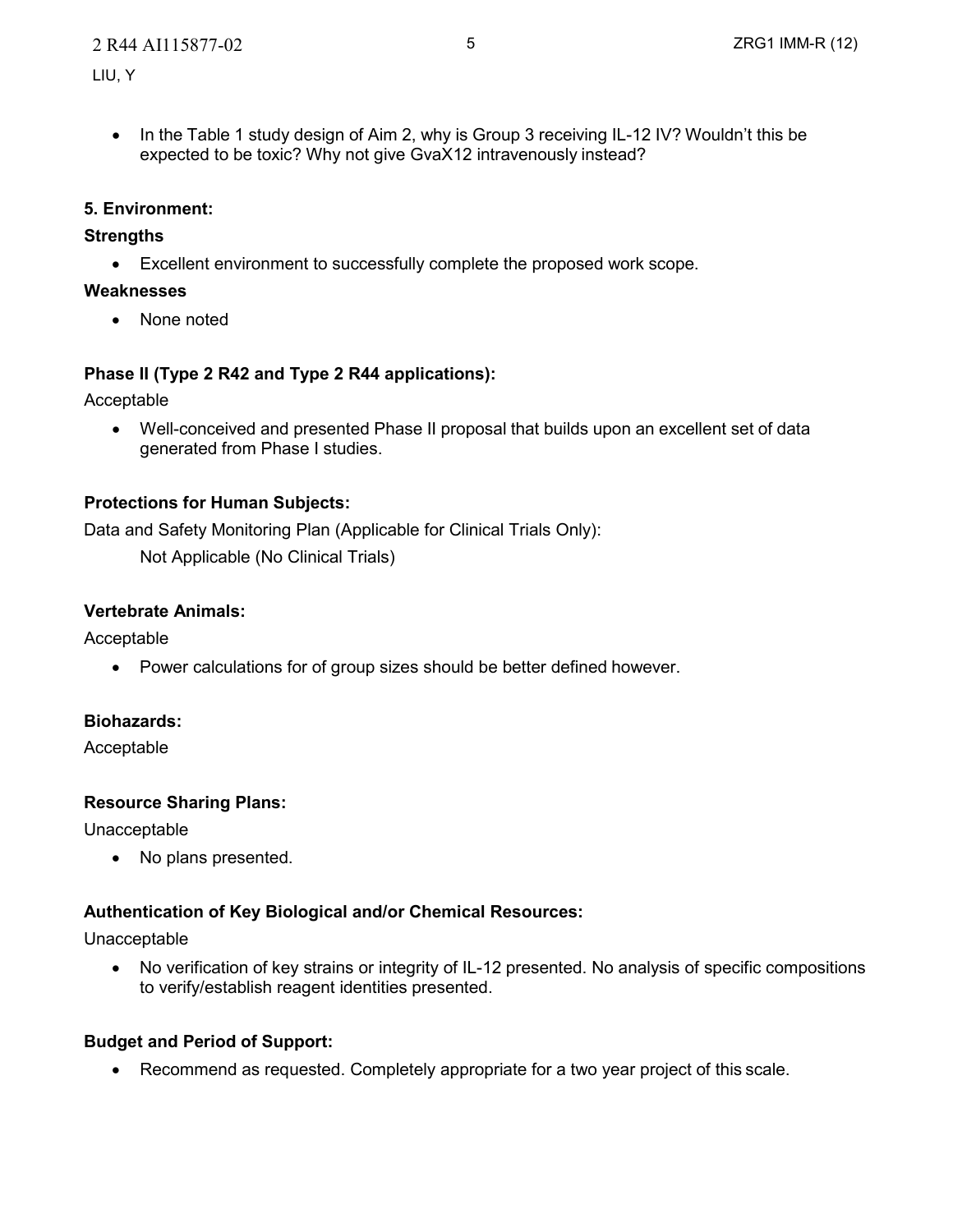# 2 R44 AI115877-02 6 ZRG1 IMM-R (12)

LIU, Y

# **CRITIQUE 2:**

Significance: 1 Investigator(s): 1 Innovation: 2 Approach: 2 Environment: 1

**Overall Impact:** This is a R44 grant application from Drs Liu and Auci which proposes to develop a novel prophylactic vaccine, GvaX12, against gonorrhea. The vaccine strategy consists of a proprietary sustained release nanoparticulate IL-12 formulation delivered with gonococcal outer membrane vesicles (OMV). Strengths of the application include the investigators who have a track record of collaboration in developing various therapeutic and prophylactic strategies against N. gonorrhea infection and the successful completion of all of the aims in the Phase 1 grant with a submitted manuscript to report their results. The goals of the phase II application are a logical extension of the Phase I efforts with a focus in preparing an IND application for a clinical trial to evaluate the efficacy of their prophylactic vaccine in humans. There is strong scientific premise in moving forward with the project based on the results of the Phase 1. They provide alternative strategies which include use of a detergent extracted OMV to minimize any potential reactogenicity from the presence of LOS. A weakness noted is the order of the subaims given the possibility that changing the OMV formulation with detergent extraction can impact its immunogenicity and, thus, the possibility that the intranasal versus intravaginal immunization comparison may need to be repeated with the newly extracted OMV product. Overall, there is enthusiasm for the potential impact of this proposal.

#### **1. Significance:**

- Scientific Premise: Preclinical data is shown which demonstrates that intra-vaginal immunization with GvaX12 protects against genital gonococcal infection through adaptive and humoral immune responses which provide cross strain protection and immunologic memory. Thus, there is scientific premise to evaluate the efficacy of GvaX12 in humans.
- Commercial Potential: This product would fill a current void in the field and would be of interest not only in the US but in other countries.

#### **Strengths**

- Gonorrhea is the second most common infectious disease in the US
- Antibiotic resistance against gonorrhea is a major public health concern and prophylactic vaccination strategies may alleviate the disease burden in the US
- The group completed all aims from the Phase I grant and demonstrate feasibility and scientific premise for moving GvaX12 forward into the clinic

#### **Weaknesses**

None noted.

#### **2. Investigator(s):**

#### **Strengths**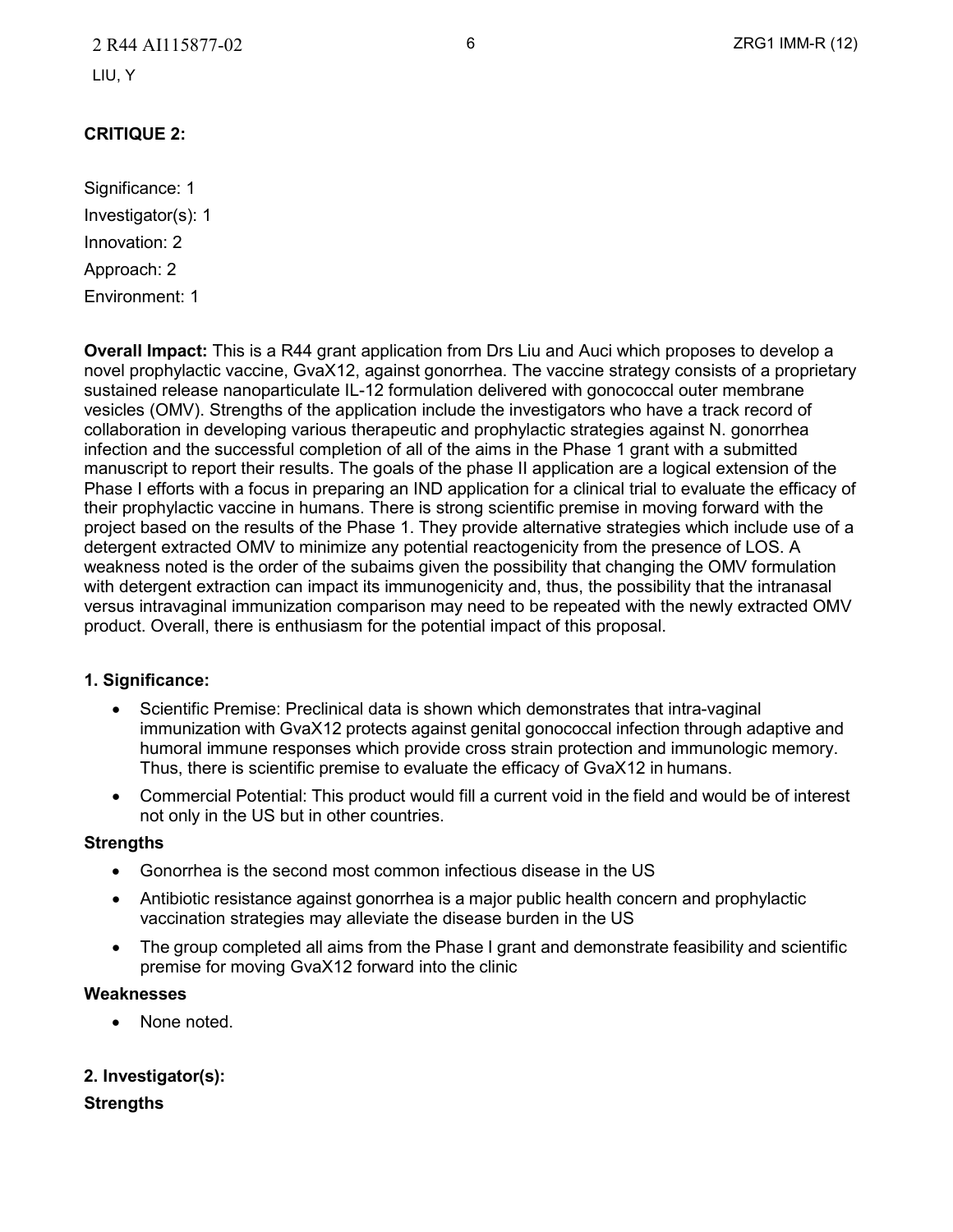- Dr. Liu has a background in immunology and long standing track record of collaboration withDr. Russell in the area of understanding N gonorrhea infections.
- Dr. Russell is an expert in mucosal immunology.
- Dr. Auci has experience with scale up efforts for commercialization.
- Dr. Furtado has expertise in microencapsulation.

#### **Weaknesses**

• Although there is a need for multiple fields of expertise, the need for multi-PIs on this application is unclear.

# **3. Innovation:**

#### **Strengths**

• Development of a sustained release nanoparticulate IL-12 formulation delivered with OMV prepared from various gonococcal strains.

#### **Weaknesses**

• None noted.

# **4. Approach:**

- Scientific Rigor: Propose to repeat murine experiments at least twice with a sufficient number of mice per group per experiment.
- Consideration of Relevant Biological Variables: Protective immunity experiments are being proposed in female mice only given that there is no animal model for male tract gonococcal infection. The group proposes that if i.n. immunization generates serum and salivary Ab responses, then they will repeat the experiments in male mice to evaluate applicability to both sexes.

# **Strengths**

- The comparison of intranasal versus intravaginal immunization is important because the former represents a more clinically acceptable route of vaccination.
- Inclusion of reproductive toxicology studies given the use of IL-12 delivery intravaginally if i.n. route is not effective.

#### **Weaknesses**

• Aim 1C is to evaluate whether detergent extracted OMV induces protective immune responses since this may address any potential reactogenicity from the presence of LOS. However, this aim should be performed first or simultaneously as the intra-vaginal versus i.n. immunization studies since all of these experiments may need to be repeated with the detergent extracted OMV. Since the detergent extracted OMV may be less immunogenic this has important implications for testing i.n. administration with this newly altered product.

# **5. Environment:**

#### **Strengths**

• The resources and equipment are available to complete the aims of the study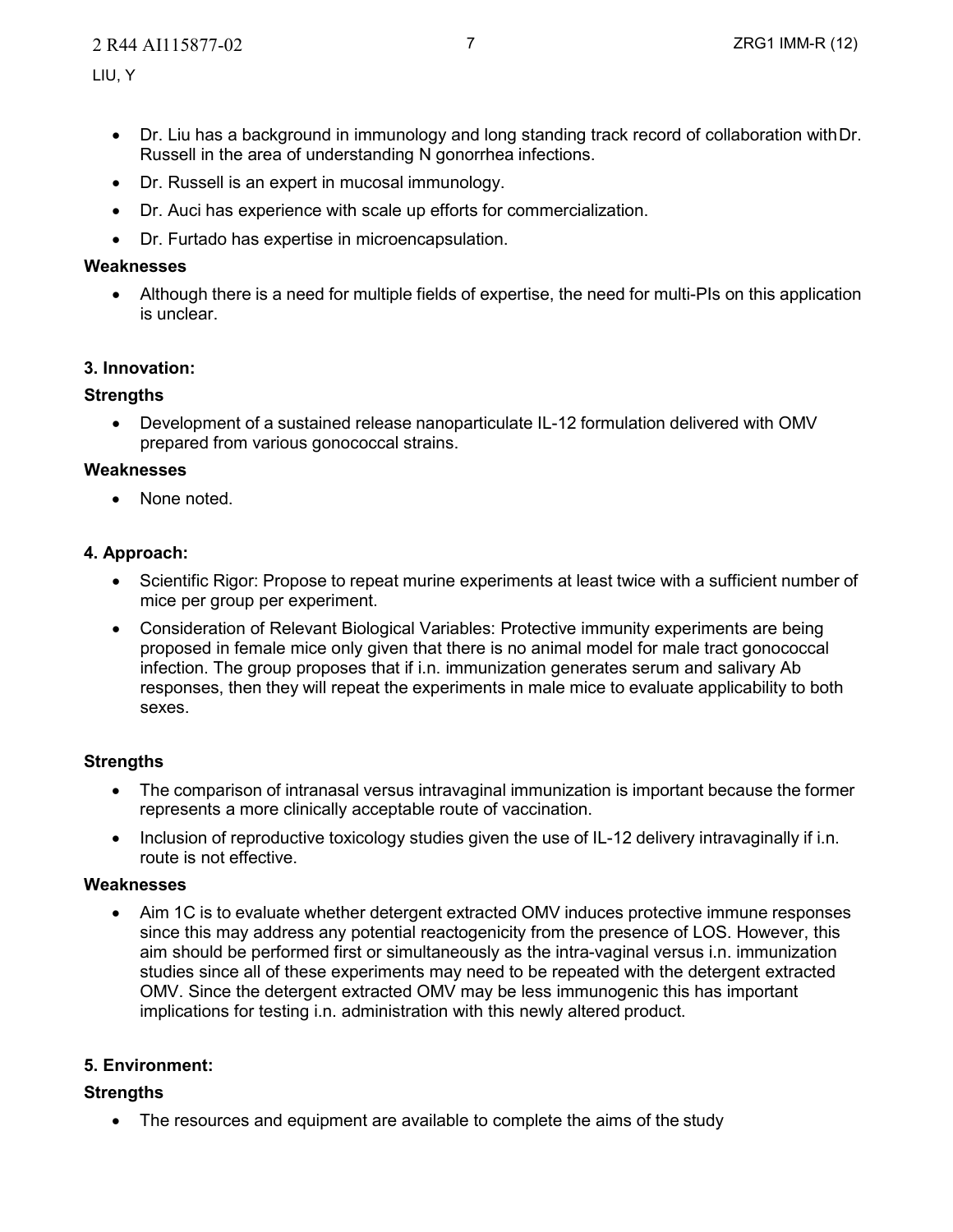#### **Weaknesses**

• None noted.

# **Phase II (Type 2 R42 and Type 2 R44 applications):**

Acceptable

# **Protections for Human Subjects:**

Not Applicable (No Human Subjects)

# **Vertebrate Animals:**

YES, all four points addressed

# **Biohazards:**

Acceptable

# **Authentication of Key Biological and/or Chemical Resources:**

Unacceptable

• No authentication of key biological and/or chemical resources.

#### **Budget and Period of Support:**

Recommend as Requested

# **CRITIQUE 3:**

Significance: 1 Investigator(s): 1 Innovation: 1 Approach: 2 Environment: 1

**Overall Impact:** This 2 year application is an R44 extension from a phase I award. The prior data are excellent and submitted for publication. The PI has laid out an excellent application with expected plans for commercialization. The new research proposed is a logical extension from phase I and seeks to expand the *Neisseria gonorrhoeae* vaccination studies as tested in mice, the only available animal model. The PI's premise will test mucosal vaccination, vaginal and nasal against a novel vaccine consisting of outer membrane vesicles plus nanoparticles with IL-12. Then the PI will examine protection against a large battery of strains, test for toxicity and teratogenicity of the vaccine, and test for detergent removal of LOS from the vaccine, which would prevent its use in humans. Finally, the PI will prepare materials for a pre-pre-IND meeting with FDA. The goals are well presented with pitfalls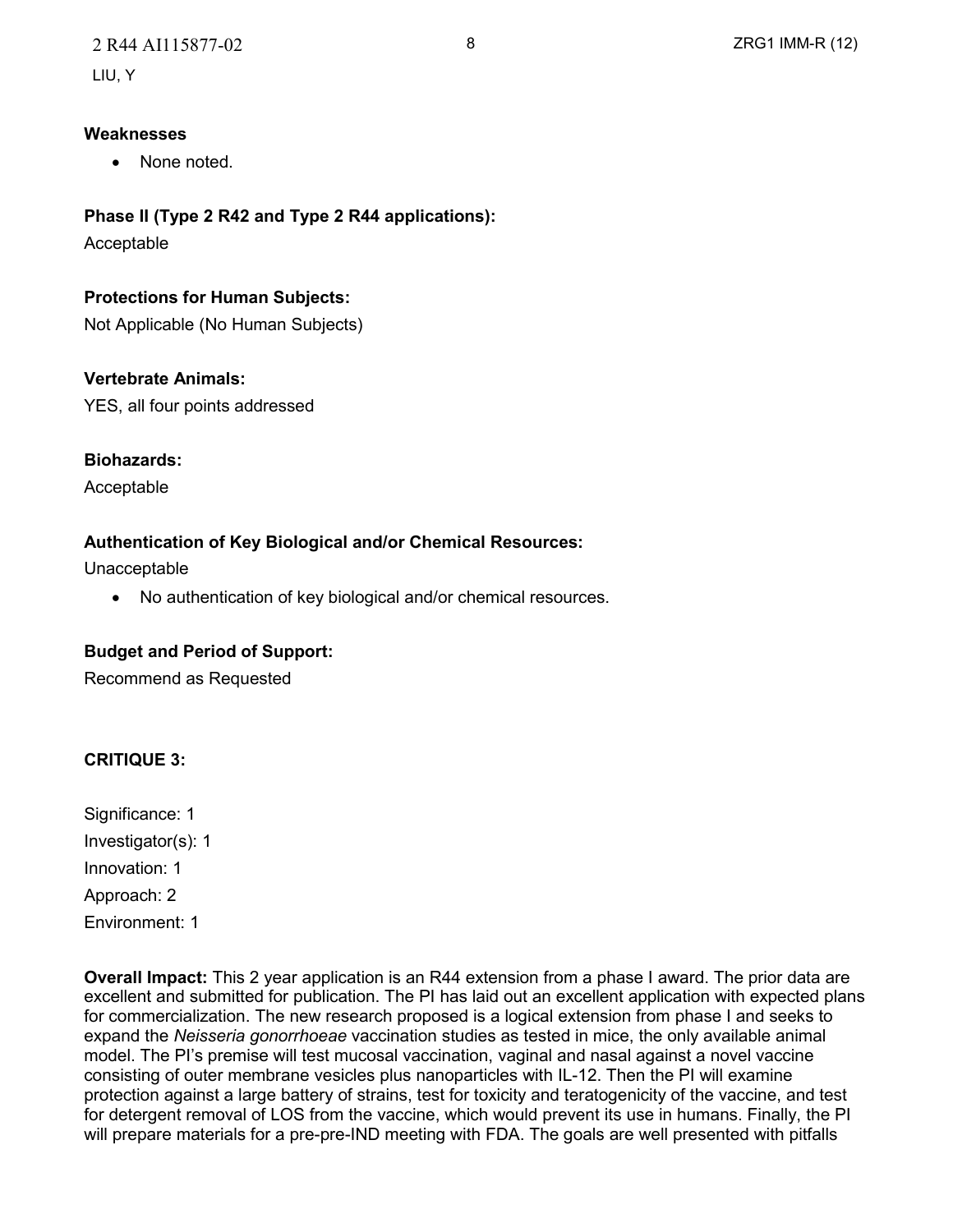and alternatives listed. The rigor and reproducibility standards have been met. I have high enthusiasm for these studies.

#### **1. Significance:**

#### **Strengths**

- *Neisseria gonorrhoeae* infections, so far, cannot be managed by vaccination. These studies raise the possibility. This is important also because of the antibiotic resistance developing in the organism.
- The PI has novel vaccine technology that has proven effective in mice, supporting his overall premise.
- The data from phase I studies are strong.
- The prior studies show cross-protection from multiple *N. gonorrhoeae* strains.

#### **Weaknesses**

• Minor: The PI has to use mice as the model. There is no other choice, but only future studiesin humans will show the value of the mouse tests.

# **2. Investigator(s):**

#### **Strengths**

- Strong collection of investigators with each assigned an important task.
- Investigators have a track record in the proposed areas of study.
- They have submitted a manuscript on phase I studies.

#### **Weaknesses**

None noted.

#### **3. Innovation:**

#### **Strengths**

- There are no effective vaccines against *N. gonorrhoeae*. This study uses a novel vaccination method that appears to function well in mice to generate protective Th1 and Antibodies. The immunity is cross-protective. Thus, the study premise raises the hope that a functionalvaccine can be developed.
- A useful vaccine is needed.

#### **Weaknesses**

• None, except the same qualifier on use of mice.

#### **4. Approach:**

#### **Strengths**

The PI will first compare intravaginal versus intranasal vaccination of female mice, testing T cell response and antibodies. The use of female mice is justified. Since this was done intravaginal in phase I, the studies should pose no difficulties. These studies are an expansion of the phase I studies. They should yield interesting and important data.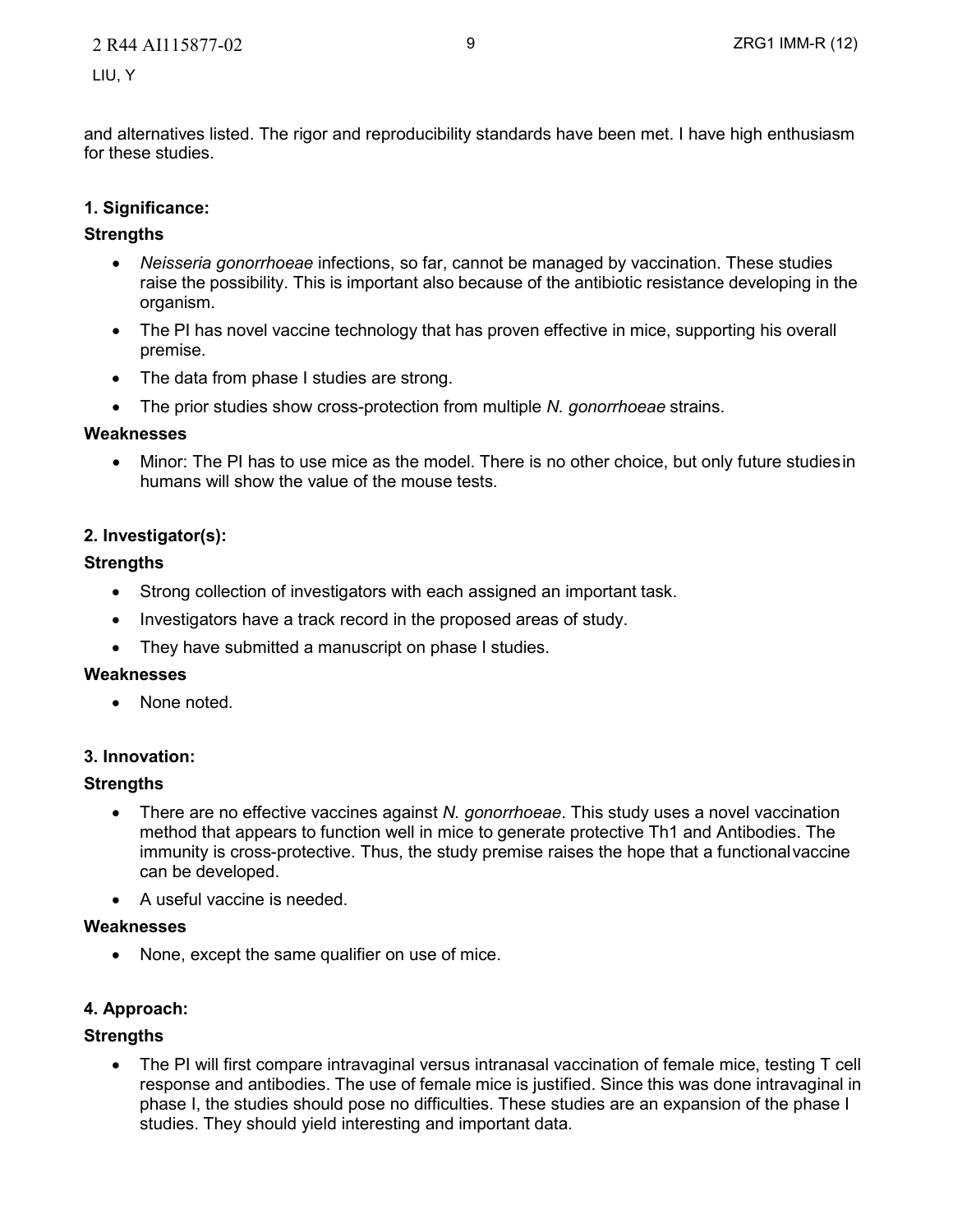- The PI will next examine cross-protection from challenge with diverse strains. The strainsare available, so these studies should pose no problem.
- The PI plans next to detergent extract the LOS from the OMVs and assess vaccination potential. These studies are critical and likely must be successful to make the vaccine useful in humans. There is no guarantee the studies will work.
- The PI will examine bioavailability and pharmacokinetics of IL-12 since this cytokine could be toxic to humans. These studies should be easily do-able.
- The PI will farm out tests to determine reproductive toxicity in rats to a company that has the ability to do the studies.
- Finally, the PI will prepare materials for a pre-pre-IND meeting with FDA. These studies should pose no problem.
- I think rigor and reproducibility and authentication of chemical standards have been met.

# **Weaknesses**

The ability to remove LOS from OMVs may pose a significant problem.

# **5. Environment:**

# **Strengths**

• Strong

# **Weaknesses**

• None noted

# **Phase II (Type 2 R42 and Type 2 R44 applications):**

Acceptable

# **Protections for Human Subjects:**

Not Applicable (No Human Subjects)

# **Vertebrate Animals:**

YES, all four points addressed

# **Biohazards:**

Acceptable

# **Resource Sharing Plans:**

Unacceptable

• I did not see any plan

# **Authentication of Key Biological and/or Chemical Resources:**

Acceptable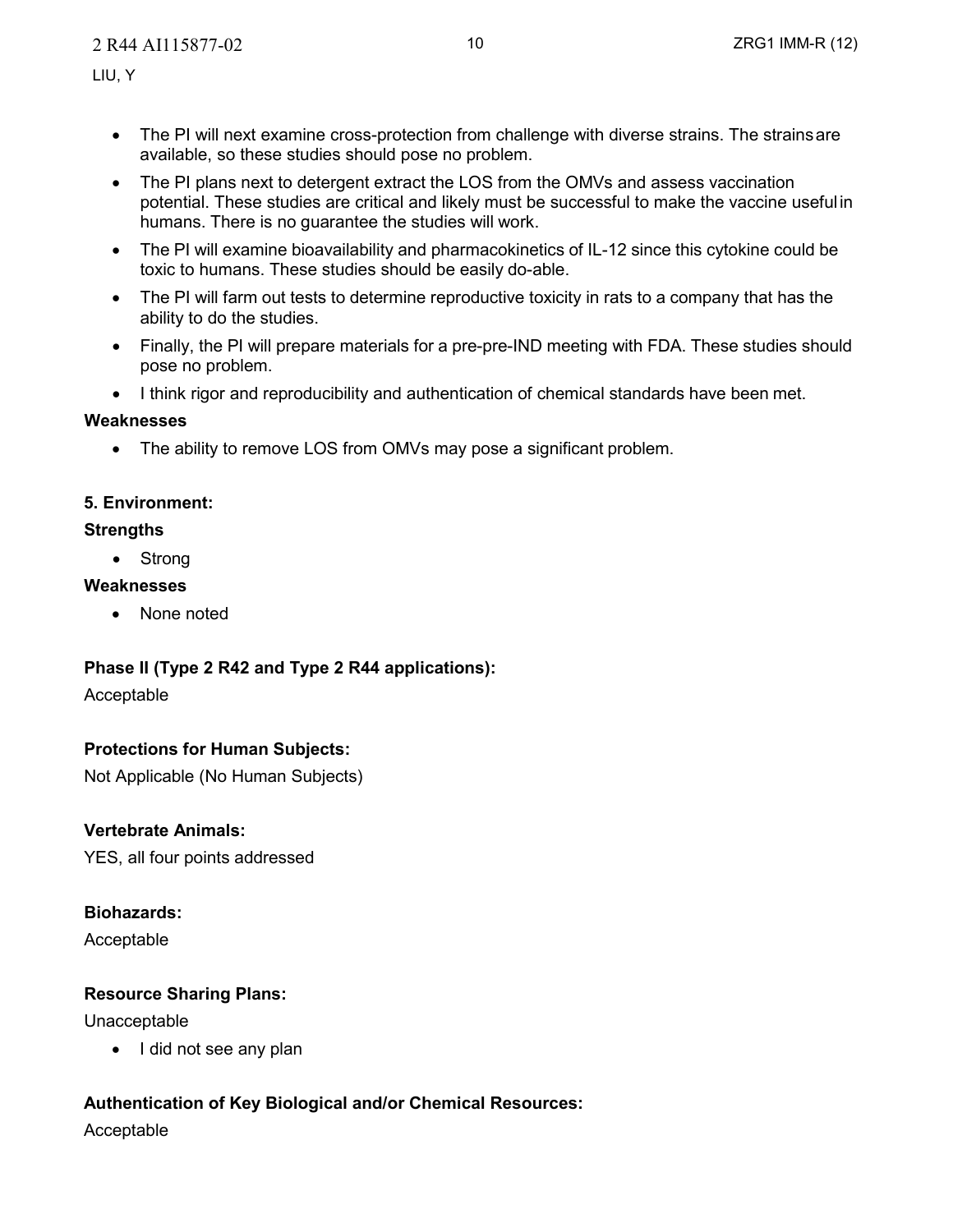2 R44 AI115877-02 11 12 11 2RG1 IMM-R (12) LIU, Y

#### **Budget and Period of Support:**

Recommend as Requested

#### **VERTEBRATE ANIMAL (Resume): ACCEPTABLE**

#### **COMMITTEE BUDGET RECOMMENDATIONS: The budget was recommended as requested.**

#### **THE FOLLOWING SECTIONS WERE PREPARED BY THE SCIENTIFIC REVIEW OFFICER TO SUMMARIZE THE OUTCOME OF DISCUSSIONS OF THE REVIEW COMMITTEE, OR REVIEWERS' WRITTEN CRITIQUES, ON THE FOLLOWING ISSUES:**

#### **ADMINISTRATIVE NOTE:**

Applications submitted for due dates on or after January 25, 2016 are required to include a new PDF attachment describing plans for Authentication of Key Biological and/or Chemical Resources that will be used in that research study (see [NOT-OD-16-011\)](http://grants.nih.gov/grants/guide/notice-files/NOT-OD-16-011.html). Reviewers were asked to consider information provided in this attachment as part of their evaluation of your application. This attachment was missing from your application and could not be assessed.

#### **VERTEBRATE ANIMALS (Resume): ACCEPTABLE**

#### **REVISION NOTE:**

Roster correction 11/28/2016

Footnotes for 2 R44 AI115877-02; PI Name: Liu, Yingru

NIH has modified its policy regarding the receipt of resubmissions (amended applications). See Guide Notice NOT-OD-14-074 at [http://grants.nih.gov/grants/guide/notice-files/NOT-OD-](http://grants.nih.gov/grants/guide/notice-files/NOT-OD)14-074.html. The impact/priority score is calculated after discussion of an application by averaging the overall scores (1-9) given by all voting reviewers on the committee and multiplying by 10. The criterion scores are submitted prior to the meeting by the individual reviewers assigned to an application, and are not discussed specifically at the review meeting or calculated into the overall impact score. Some applications also receive a percentile ranking. For details on the review process, see

[http://grants.nih.gov/grants/peer\\_review\\_process.htm#scoring.](http://grants.nih.gov/grants/peer_review_process.htm#scoring)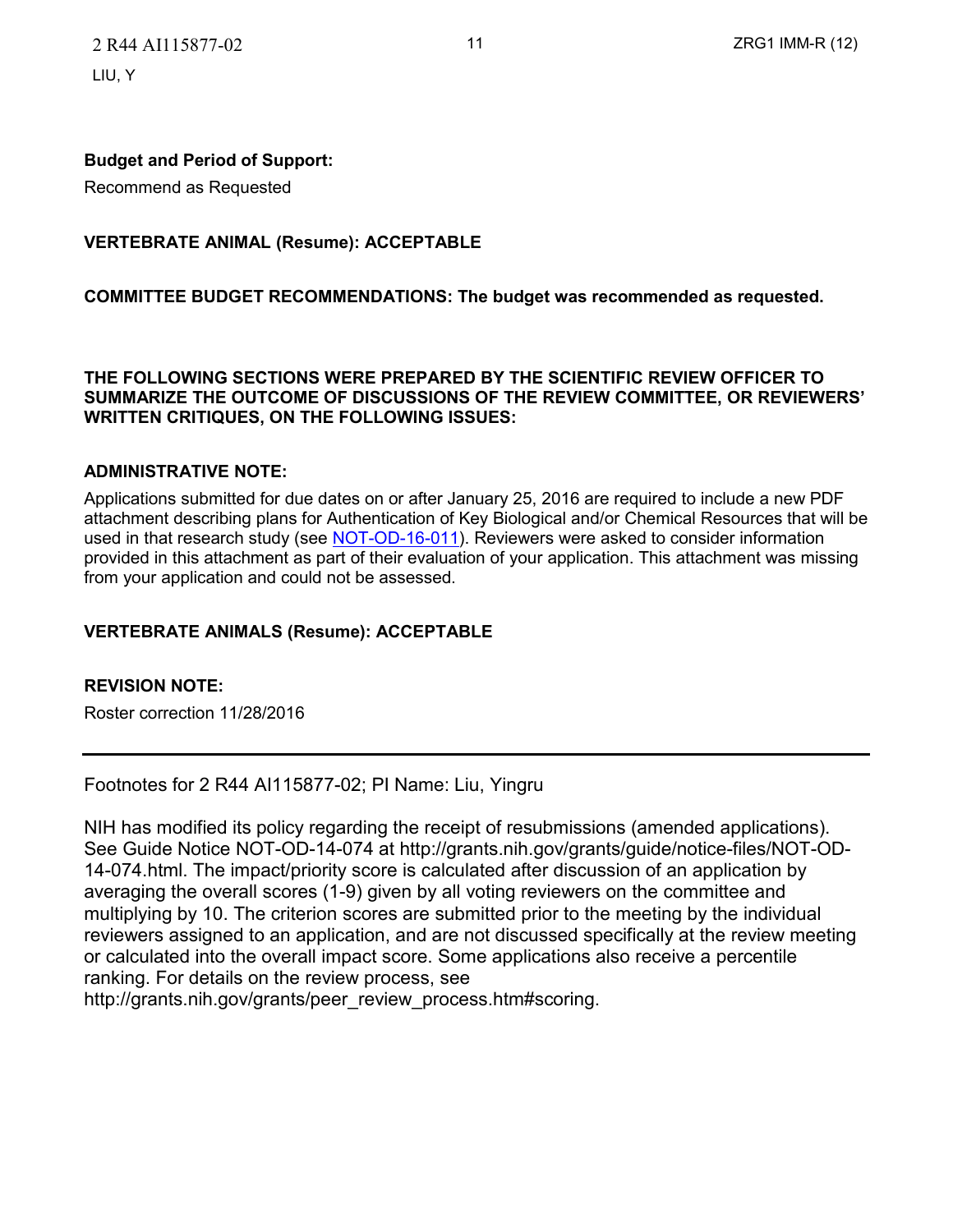#### MEETING ROSTER Center for Scientific Review Special Emphasis Panel

CENTER FOR SCIENTIFIC REVIEW Small Business: Non-HIV Microbial Vaccines ZRG1 IMM-R (12) 11/04/2016

ACTOR, JEFFREY K, PHD PROFESSOR ARD THE MANUSCRIPT OF THE MANUSCRIPT OF THE GENETIC IMMUNOLOGY LABORATORY<br>DEPARTMENT OF PATHOLOGY AND THE MANUSCRIPT OF THE INSTITUTE FOR GENET LABORATORY MEDICINE AT HOUSTON MEDICAL SCHOOL UNIVERSITY OF TEXAS HEALTH CENTER<br>HOUSTON, TX 77030 HOUSTON, TX 77030

AINSLIE, KRISTY M, PHD ASSOCIATE PROFESSOR<br>DIVISION OF PHARMACOENGINERING AND MOLECULAR PHARMACEUTICS<br>
ESHELMAN SCHOOL OF PHARMACY<br>
FOXVIRUS RESEARCH ESHELMAN SCHOOL OF PHARMACY<br>UNIVERSITY OF NORTH CAROLINA AT CHAPEL HILL UNIVERSITY OF NORTH CAROLINA AT CHAPEL HILL SIGA TECHNOLOGIES, INCORPORATED<br>CHAPEL HILL, NC 27599

ANGOV, EVELINA, PHD **HOGAN, ROBERT J, PHD** CHIEF, LABORATORY OF MOLECULAR PARASITOLOGY ASSOCIATE PROFESSOR WALTER REED ARMY INSTITUTE OF RESEARCH<br>SILVER SPRING, MD 20910

ATHENS, GA 30602 CAMPBELL, A STEWART, PHD HEAD OF OPERATIONS HEAD OF BUSINESS DEVELOPMENT, CARBOHYDRATES HEAD OF BUSINESS PHD CORDEN PHARMA INTERNATIONAL, INC.<br>WOBURN, MA 01801

UNIVERSITY OF HAWAII DUPREX, WILLIAM, PHD HONOLULU, HI 96813 PROFESSOR DEPARTMENT OF MICROBIOLOGY<br>BOSTON UNIVERSITY SCHOOL OF MEDICINE BOSTON UNIVERSITY SCHOOL OF MEDICINE ALL AND THE MUTZLER, MICHELE AILEEN, PHD ASSOCIATE PROFESSOR<br>BOSTON, MA 02118

GALEN, JAMES E, PHD<br>PROFESSOR<br>CENTER FOR VACCINE DEVELOPMENT CENTER FOR VACCINE DREXEL UNIVERSITY<br>UNIVERSITY OF MARYLAND PHILADELPHIA, PA 19102 BALTIMORE, MD 21201

FOUNDING PRINCIPAL, CHIEF EXECUTIVE OFFICER MEDIMINING INCORPORATED INTEGRATIVE BIOCONSULTING, LLC<br>SAN JOSE, CA 995125 SAN JOSE, CA 995125

CHAIRPERSON(S)<br>
ACTOR LEFERS WARD CONTROL CONTROL CONTROL CONTROL CONTROL CONTROL CONTROL CONTROL CONTROL CONTROL CONTROL CONTR<br>
ACTOR LEFERS WARD CONTROL CONTROL CONTROL CONTROL CONTROL CONTROL CONTROL CONTROL CONTROL CON HUMIGEN: THE INSTITUTE FOR GENETIC IMMUNOLOGY<br>HAMILTON. NJ 08690

DEPARTMENT OF SURGERY MEMBERS UNIVERSITY OF PITTSBURGH SCHOOL OF MEDICINE

> GROSENBACH, DOUGLAS W, PHD<br>ASSOCIATE DIRECTOR CORVALLIS, OR 97333

DEPARTMENT OF VETERINARY BIOSCIENCES AND DEPARTMENT OF INFECTIOUS DISEASES UNIVERSITY OF GEORGIA

DEPARTMENT OF TROPICAL MEDICINE AND PHARMACOLOGY

ASSOCIATE PROFESSOR DIVISION OF INFECTIOUS DISEASE DEPARTMENT OF MEDICINE

MCCARTHY, MICHAEL P, PHD DIRECTOR GALINSKI, MARK S, PHD DEPARTMENT OF INFECTIOUS DISEASE/VACCINES